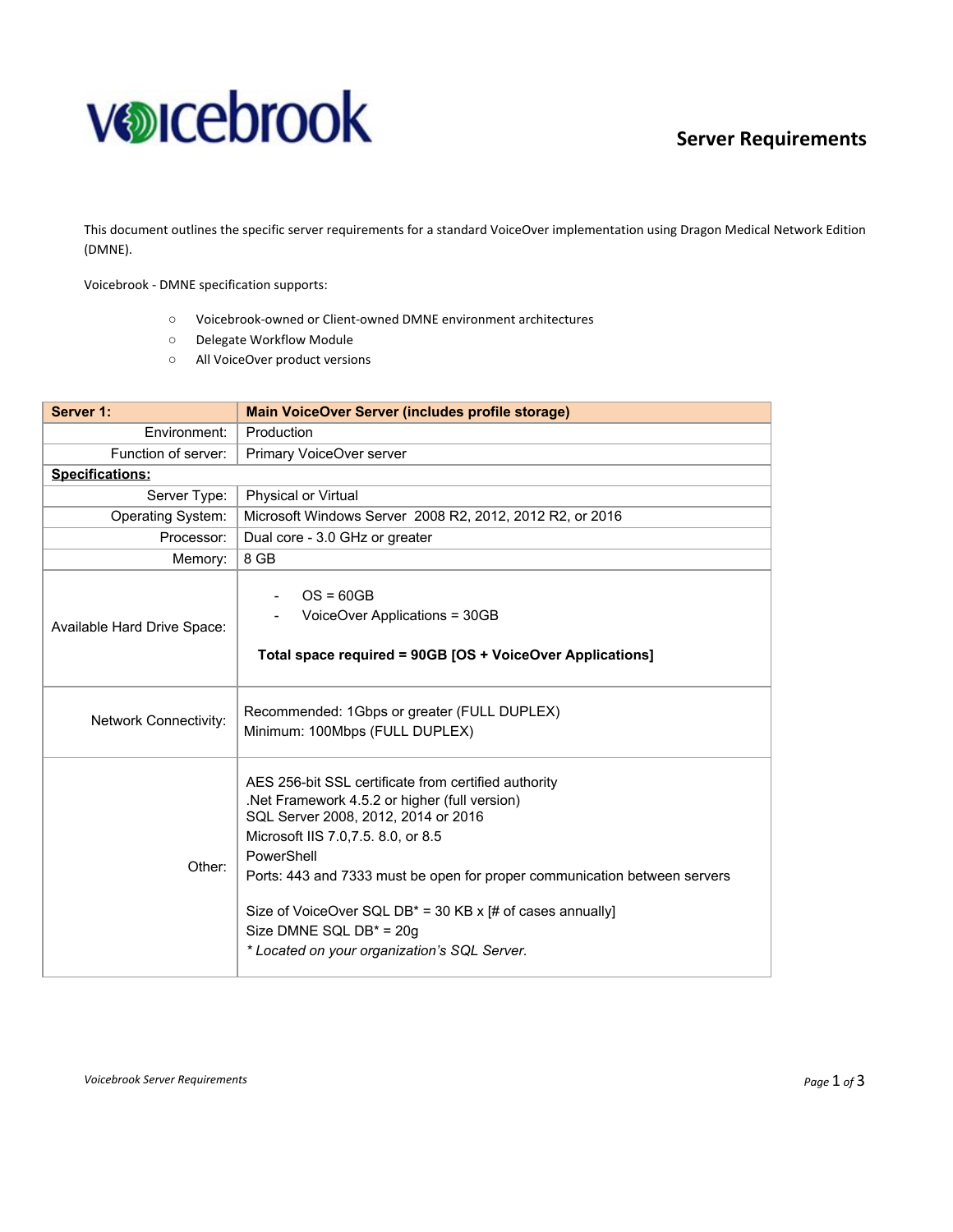# **vocebrook**

### **Server Requirements**

| Server 2:                    | <b>Speech Node</b>                                                                                                                                                                         |  |
|------------------------------|--------------------------------------------------------------------------------------------------------------------------------------------------------------------------------------------|--|
| Environment:                 | Production                                                                                                                                                                                 |  |
| Function of server:          | Speech Node for processing profile optimizations.                                                                                                                                          |  |
| <b>Specifications:</b>       |                                                                                                                                                                                            |  |
| Server Type:                 | Physical or Virtual                                                                                                                                                                        |  |
| <b>Operating System:</b>     | Microsoft Windows 2008, 2008 R2, 2012, 2012 R2, or 2016                                                                                                                                    |  |
| Processor:                   | Dual core - 3.0 GHz or greater                                                                                                                                                             |  |
| Memory:                      | 8 GB                                                                                                                                                                                       |  |
| Available Hard Drive Space:  | $OS = 60GB$<br>VoiceOver Applications = 20GB<br>Total space required = 80GB [OS + VoiceOver Applications]                                                                                  |  |
| <b>Network Connectivity:</b> | Recommended: 1 Gbps or greater (FULL DUPLEX)<br>Minimum: 100Mbps (FULL DUPLEX)                                                                                                             |  |
| Other:                       | AES 256-bit SSL certificate from certified authority<br>Net Framework 4.5.2 or higher Client and Full version<br>Ports: 443 and 7333 must be open for proper communication between servers |  |

|                             | <b>VoiceOver FileShare</b>                           |  |
|-----------------------------|------------------------------------------------------|--|
| Fnvironment:                | Production                                           |  |
| Function of server:         | Storage for master profiles.                         |  |
| <b>Specifications:</b>      |                                                      |  |
| Location:                   | VoiceOver servers, SAN, NAS, or Windows File Server. |  |
| Available Hard Drive Space: | VoiceOver Files = $20GB$                             |  |

*Voicebrook Server Requirements Page* 2 *of* 3